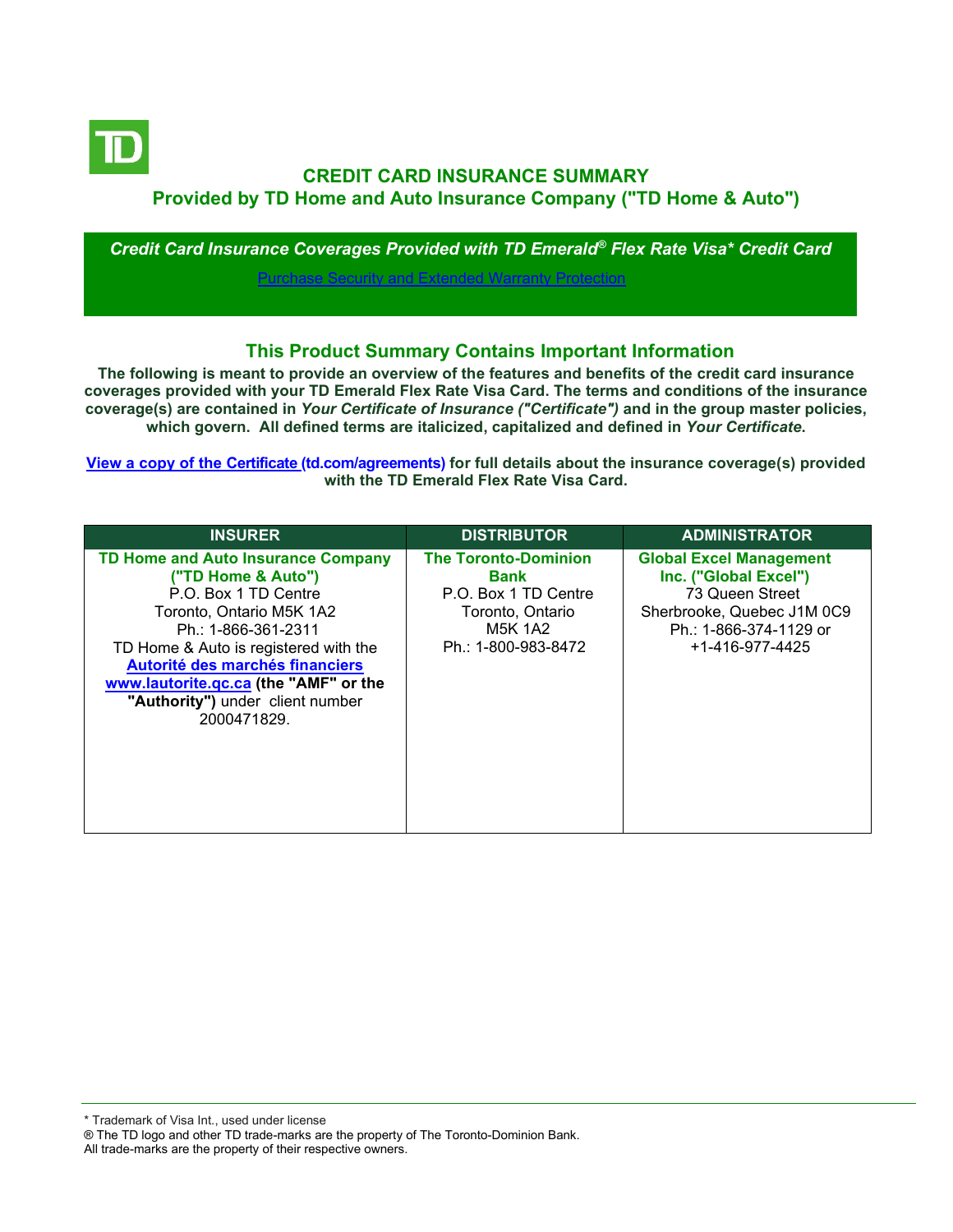

## **General Information You Need to Know**

The following is applicable to **all insurance coverage(s)** provided with the TD Emerald Flex Rate Visa Card, unless otherwise specified*:*



**Complaint Handling:** For information about our complaint processing policy and where a complaint may be filed, please visit our Customer Service & Problem Resolution page at: **<https://www.tdinsurance.com/customer-service/problem-resolution>**.



**Misrepresentation:** *You* must be accurate and complete in *Your* dealings with the *Insurer* at all times. The *Insurer* will not pay a claim if *You*, any person insured under *Your Certificate* or anyone acting on *Your* behalf makes a misrepresentation, attempts to deceive or mislead the *Insurer*, or makes a fraudulent, false or exaggerated statement or claim.



**Cancellation:** Insurance coverage(s) are considered canceled on the date the credit card account is closed. If, at any time, *You* don't want these insurance coverages, *You* can decide not to use them or contact *Your* credit card provider to apply for a different credit card with alternative insurance coverages.



**Cost:** Your TD Emerald Flex Rate Visa Card has an annual fee charged by your credit card provider. No additional fee will be charged for the insurance coverages provided with the TD Emerald Flex Rate Visa Card.



**Claims:** *You* must report *Your* claim to *Our Administrator* by calling 1-866-374-1129 no later than the following time limits after the covered event(s) occurred:

### • **Purchase Security and Extended Warranty Protection**

o 90 days; refer to section 6 "How To Submit A Claim" for full details.

Once *We* have approved the claim, *We* will notify *You* and payment will be made within 60 days. If the claim has been denied, *We* will inform *You* of the claim denial reasons within 60 days. *You* can appeal the decision by submitting new information to *Our Administrator*. For complete details, please see the applicable claims section (as listed above) in *Your Certificate.*

| <b>Benefit</b>                                                                | Who is Eligible                                           | <b>Additional Eligibility Requirements</b>                                                                                                                                        |
|-------------------------------------------------------------------------------|-----------------------------------------------------------|-----------------------------------------------------------------------------------------------------------------------------------------------------------------------------------|
| <b>Purchase Security and</b><br><b>Extended Warranty</b><br><b>Protection</b> | <b>Primary Cardholder</b><br><b>Additional Cardholder</b> | • Purchase(s) made by the Account<br>Holder(s) (Exclusions Apply).<br>• The credit card must be in good<br>standing; and<br>• The Account Holder must be a<br>resident of Canada. |

**Note:** For full details, please see the "Eligibility" section and/or the definition of "*Account Holder*" in each *Certificate*.